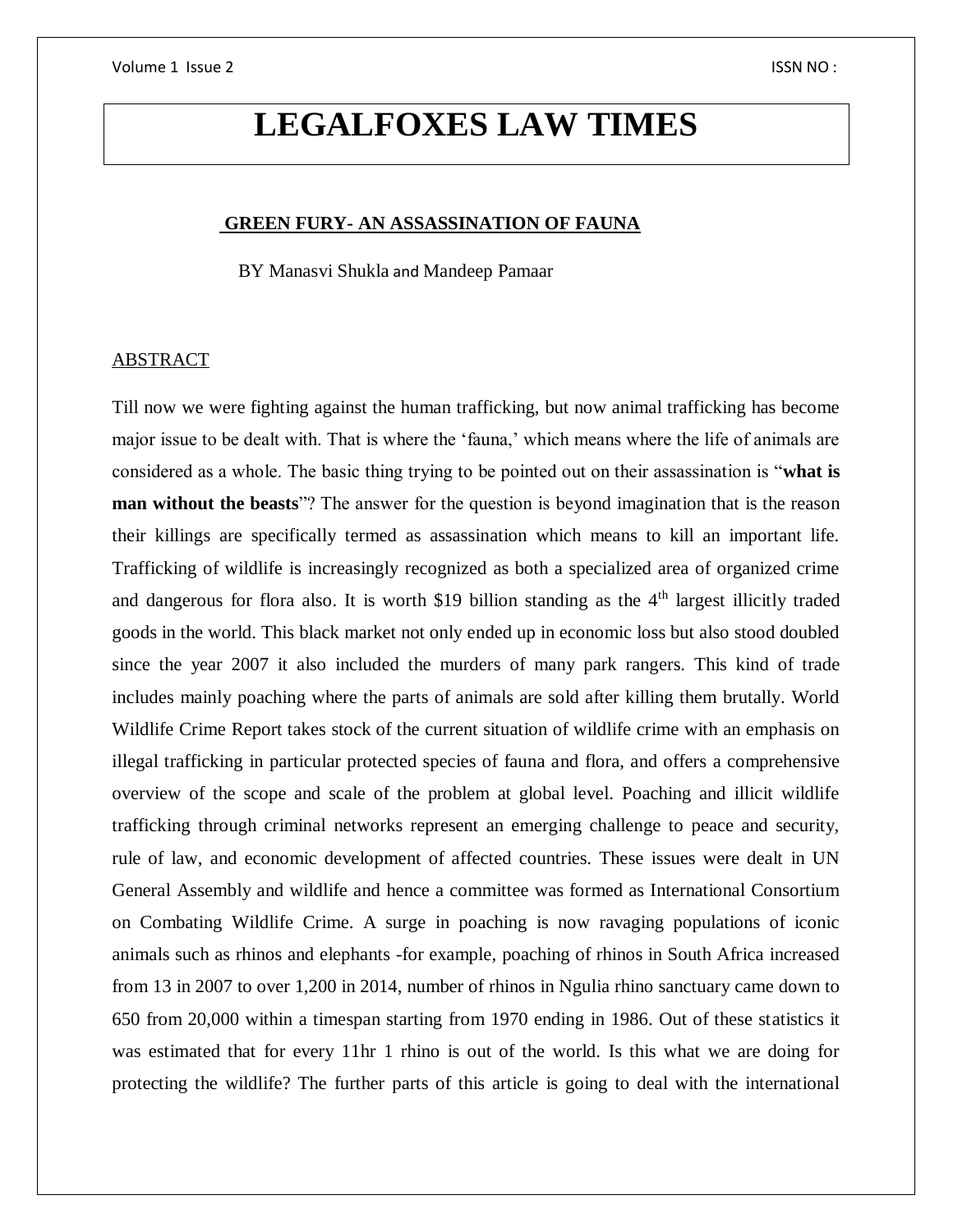crisis of these wildlife offences, the violating cases and smuggling, its punishments in India as per the wildlife protection act  $1972<sup>1</sup>$ . Further provisions regarding the protection of these innocent beasts and awareness to everyone is the next initiative adopted by this article.

*KEY WORDS- Wildlife crimes, poaching, animal trafficking, smuggling, Wildlife Protection Act*

# **INTRODUCTION**

Nature is something we have brought from our preceded generation and we owe its return to our succeeding generations. What is man without the beasts? This question was being tried to answer ever since a few centuries. The reasons behind are the generations have changed even the mindsets of people also. Once upon a time the land, the air, all the greenery was sacred to man and so were also the flora and fauna. That was the time of Chief Seattle<sup>2</sup>during 1854. We question the only social animal on earth, commonly known as man based on his speech delivered shortly after Chief Seattle's lands were taken off by the then American government. It has been high time where mother earth was considered as a real mother to the mankind.

The freshness of air, the sparkle of water, the sounds or crisping of all the fauna are owned by none. How can they be sold? This question of Chief Seattle really deserves an answer in the today's generation.

Wildlife crimes today are not just offences it is an industry worth billions of dollars. It is earning 23 billion dollars per year. Trafficking on natural life has seen a precarious ascent in the course of the most recent decade. Now one of such major crimes is that of wildlife. The worldwide reports, progressively sorted out types of violence against species and environments these are stressing all the preservative associations of fauna profoundly. As indicated by WWF, in over 50 years of protection, we have never observed untamed life trafficking on wildlife in such a scale. Trafficking on wildlife is presently the most critical danger to three of the world's best-cherished species namely elephants, rhinos and tigers.

 $\overline{\phantom{a}}$ 

<sup>&</sup>lt;sup>1</sup>Hemant More, Objectives and Features Of Wildlife Protection Act, 1972, The Fact Factor, (July 4, 2019)[,https://thefactfactor.com/facts/law/civil\\_law/environmental\\_laws/wild-life-protection-act/1454/](https://thefactfactor.com/facts/law/civil_law/environmental_laws/wild-life-protection-act/1454/)

<sup>&</sup>lt;sup>2</sup> "Chief Seattle's unanswered challenge" by John M Rich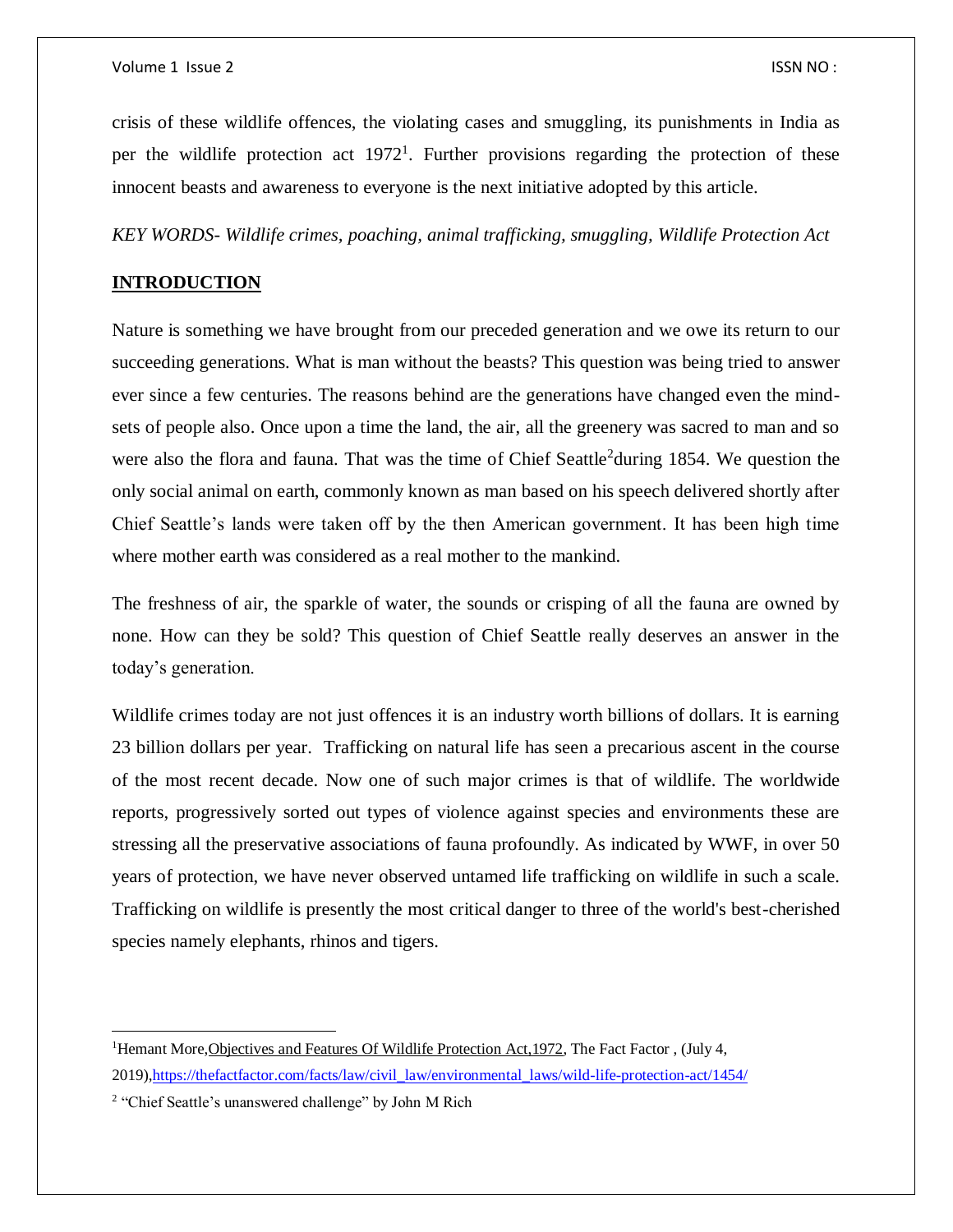Apart from these species there are also certain other animals, on an endangered state. They are as follows:

### SUNDA PANGOLIN

Sunda Pangolin is known is commonly known as Cekal or Armadillo. Pangolin is the scientific name of its species. The other names of this are Malayan and Javan Pangolin. Its home is usually in the rainforests of Southeast Asia. Its residence is in the Lesser Sunda Islandsfetches its zoological name asSunda Pangolin. The other places where it can be found are in Singapore, Malaysia, Vietnam, Brunei, Cambodia, Java, Sumatra and Borneo.

The armoured scales on its body protect it from all the predators, all except the only social animal, man. They are being killed and served as an exotic dish. This business is never licensed unlike the other diary meat trades. The scales of Armadillo are used in some of the medicines after it is killed.

#### SLOW LORIS

 $\overline{a}$ 

This is one of the species of the nocturnal family zoologically known as the nocturnal Strepsirrhini primates. They are pure dark habitats. Its zoological name is Nycticibus. Their teeth are brutally plucked out to sell them as pets. This affects their peace of living.

## ILLEGAL FISH BOMBING

This is the main reason why aquatic wildlife has become meagre in number. Fish bombing<sup>3</sup> kills all the animals at the spot wherever spotted. Wherever this was done it ended up in killing fish, plankton, whales, sharks and also dolphins. This has also affected the people who were merely depended on coral reef as the source of their livelihood. The UN environment has set up a coral relief unit to get rid of these illegal fish bombing. The head of this body, Mr Jerker Tamelander specified after an examination that these bombing can also occur prematurely ending up in the death of the person trying it also. These bombings also kill the biodiversity and ecosystems around the water bodies.As a result, 6 out of 7 species of sea turtles are now endangered 90

<sup>3</sup>Stopping fish Bombing, UN Environment Programme, https://www.unenvironment.org/news-andstories/story/stopping-fish-bombing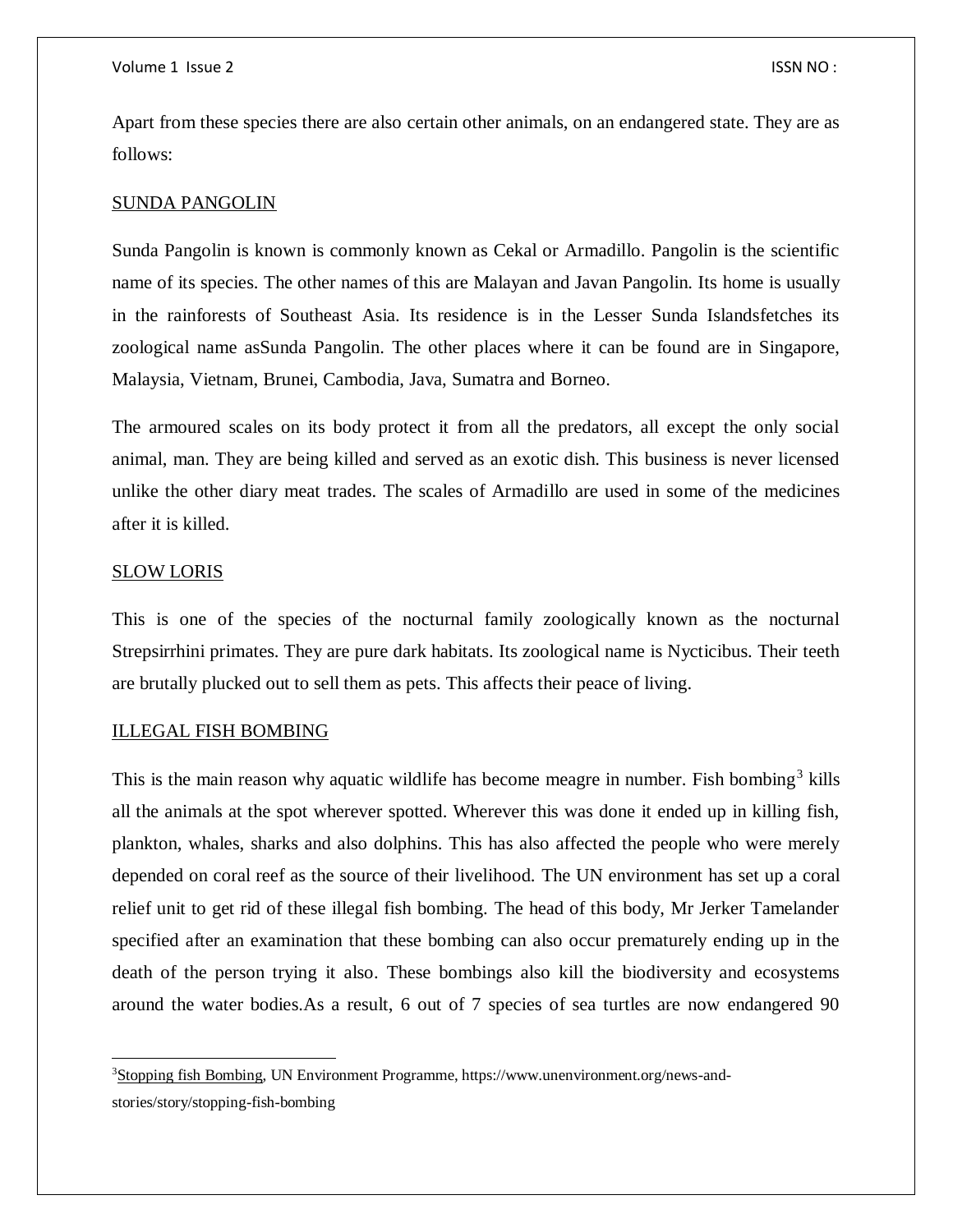million sharks are killed every year.The state government of Sabah has registered a voluntary commitment as a part of a Community of Ocean Action known as COA soon after the United Nations oceans conference was held in 2017. After this initiative was taken many hands of politicians, engineers, scientists, media professionals, conservationists and many other common people have also shown interest to be a part of this operation. This increased the enforcement by maximising the required reaches and minimising the costs. It provided all the required high quality data to allow people in marine protected areas affected by blast fishing to access the issues and ways to solve them. The next step undertaken was,there were discussions with the USA government for the development of law enforcement capacity which in order led to identify illegal fish bombing by combining special data.

# **THE US DEPARTMENT OF STATE BUREAU OF INTERNATIONAL NARCOTICS AND LAW (INL)**

Wildlife trafficking is not only a major issue for the survival of fauna but also a threat on the part of security. This is because it is fetching billions of dollars to the offenders since the products obtained from killing wildlife fauna end up in economic loss to the concerned Government resulting in loss of taxes. The point of corruption also plays a major role in this. The state department's bureau of international narcotics and law enforcement affairs takes the initiative to the wildlife trafficking across the globe this is also known as the INL. This has become an internal issue because this kind of trafficking has gradually developed up to a transnational offence.

This body has started becoming stricter after it was investigated that the demand for these smuggled goods obtained from wildlife trafficking has raised the level of poaching by a few professional transnational criminals for the killing of animals, be it a rhino for horns or an elephant for tusks last but not the least tigers for skin. As mentioned corruption also plays a major role apart from all the other kinds of abetments. So after this was figured out the basic initiative that was undertaken to make sure that there was a dog squad both at the entry and exit of every port which could bolster the search of any person who would be carrying such illegal products. The next thing set up for all the further investigation was to train the officers specially for carrying out these operations with all the required equipment. An another important thing to be noted is the INL also trains lawyers and judges to ensure the proper prosecution of the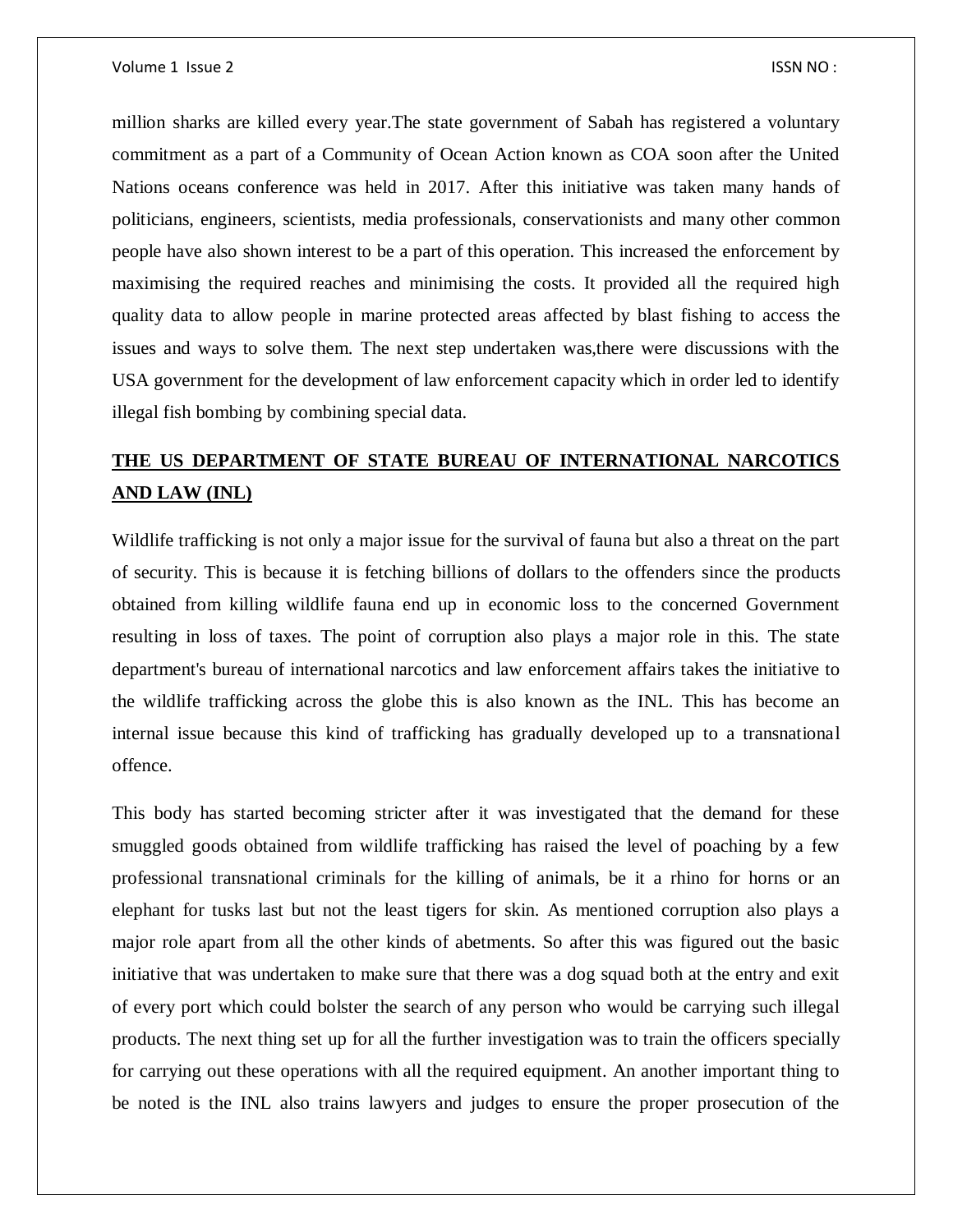offenders of wildlife crimes. This also acts as a strengthening body to make the concerned laws in all the nations stricter for the same purpose. It can be drawn out that by this mission promotion of cooperation of law enforcement can also be done.

# **UNITED STATES FISH AND WILDLIFE SERVICE (1988)**

The next role played for solving a crime is the forensic team.

As mentioned by Dr Ken Goddard, founder of the United States fish and wildlife service<sup>4</sup>, Oregon, Ashland. The procedure is observed as whenever there is evidence gathered in any crime scene it can be carcasses or a skeleton of any fauna it is sent to this forensic laboratory making it the first stage of the investigation. This lab is the only full service lab for all the wildlife trafficking going on across the globe. The team in this laboratory consists of firstly a veterinary pathologist whose job is concerned with the autopsy of all the animals figuring out what the reason of death is. For example, let us consider a deceased bald eagle, so they need to find if there was a crime involved in its death for the same purpose CT scanning is done and photography is the next role played to identify an unknown source with an another known one by cross-checking with the tissues or bones in case of an unidentified body of a fauna. This lab holds a record for maintaining 35000 specimens as mentioned by Dr Johnnie French. These specimens are either donated or seized in customs. These collections are the main source to identify the happened crime. When observed deeper unless the meat is removed off the bone it cannot be identified or used for the identification of any unidentified bone. They adopt the easy way to get the flesh separated from the bone by dropping it in a beetle tank. Then another major role playing team gets on to the arena, which is the genetic team this is where the proper identification can be done unlike the other teams of the lab. This laboratory is noted to have 40000 individual tissue samples for identifying different species. In case of a bird the identification is completed by an ornithologist.

LIFE OF RHINOS IN ZULULAND

 $\overline{a}$ 

<sup>4</sup>United states fish and wildlife service 1988, Ken Goddard https://goo.gl/vR6Acb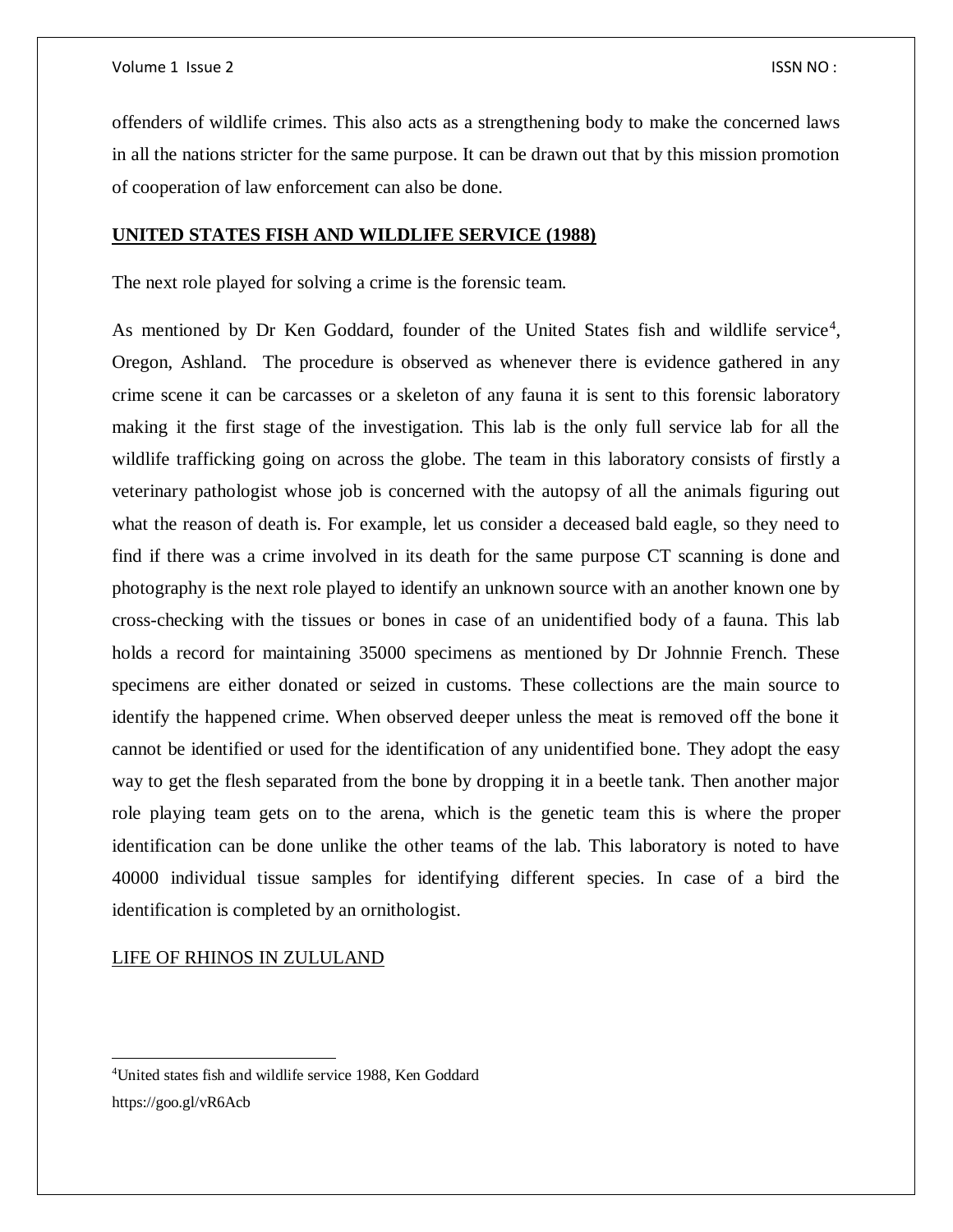White rhinos are one of the types of rhinos in South Africa. After the poaching started to have drastic effect the government has undertaken certain steps to prevent poaching. A toxin made of finger nails is mixed up with the natural dye in the horn of the rhino. This is really a difficult task as the rhino has to be caught first, tied properly with the help of a lot of man power and this operation has to be completed maximum within a time period of twenty minutes, making sure that the confined rhino is not affected. This emits a smell from the horn and hence this makes the horn unfit for ornamental and medicinal purposes helping to prevent poaching as a result. Vietnam has also adopted this kind of treatment. The other steps are rhinos are tied up by park rangers and are transferred in the air by choppers to places where they can be conserved. Rhinos are dehorned by the government of Zululand. They are being sedated and dehorned after the statistics turned out have 3 rhinos killed a day. Zululand is considered as a place especially for southern white rhinos. This ever started in 1967 launching a mission named 'to catch a rhino<sup>5</sup>' after the colonial wars ended up the population of rhinos just in hundreds. This point could show that it's high time all others did stick to one such mission. Their aim in the mission was to catch a rhino, sedate it and then transfer it to a private park where they can be conserved this could also provide rhinos a life with liberty unlike in that of a zoological park. Prince Mongosuthu Buthelezi, a veteran Zulu politician played a vital role in this mission.

Similarly, in Tsavo National Park which is the home ofNgulian Rhinos under threat. Kenya Wildlife Service describes the condition of the National park as a war and they are losing it as several rhinos and elephants were killed by poachers. It was mentioned that a rhino is being killed by a poacher every 11 hours. This wildlife sanctuary coincides with the increased involvement of sophisticated organized criminals and terrorist organizations. In recent years, wildlife has become the fourth largest illicitly traded good in the world, representing a \$19 billion industry. Transnational criminals and terrorist organizations, such as the Lord's Resistance Army and Al Shabab, make hundreds of thousands of dollars every month by partaking, directly or indirectly, in the killing and sale of animal parts.<sup>6</sup> Buying guns and bombs, paying their members and planning and executing terrorist attacks are the main motives involved

<sup>5</sup> Rhinos: killing and corruption,

A documentary by the British Broadcasting Corporation.

 $6$ Johan Bergenas, Killing Animals Buying Arms Setting the Stage for Collaborative Solutions To Poaching  $+$ Wildlife Crime, 17-04-2020 07:37 UTC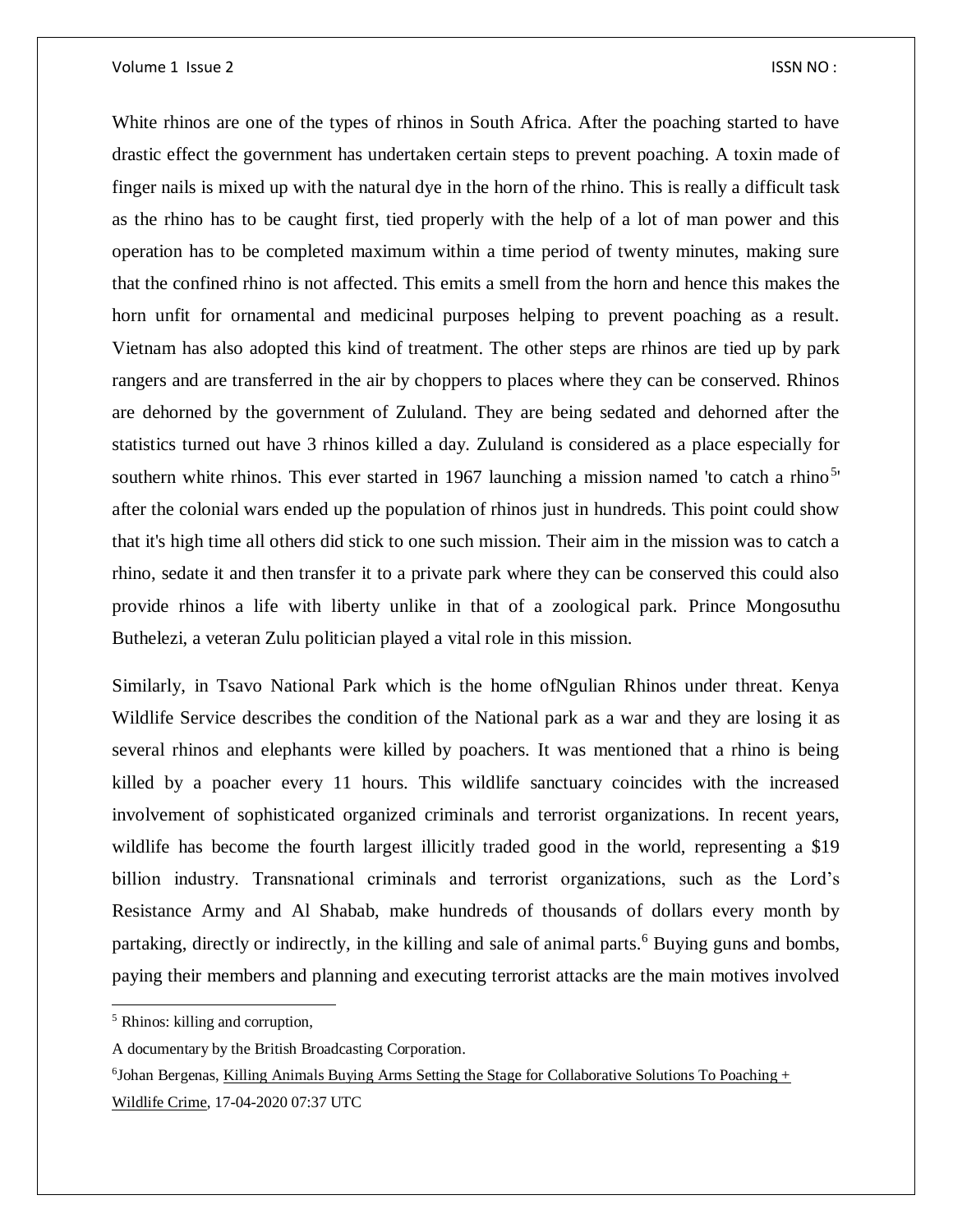in poaching. The other reasons behind increased poaching are popular consumptions that are basically the traditional medicinal products, handicrafts and consumer goods.

# **GENETIC EFFECT OF POACHING ON AFRICAN ANIMALS**

Elephants are not only known to be the biggest land species ever after Mammoths got extinct. They also hold a record for being one of the most iconic creatures on this planet. After the extinction of Mammoths, elephants are the only surviving members of their order. Elephants are also considered to be intelligent and social beings like how exactly a man is, a notable example for the same is the behaviour of a trained elephant at a circus that can play and some are also specially trained to paint also. Apart from this the natural features noted to be are the calves<sup>7</sup> of elephants sucking their trunks just like a young human infant does. They are also known for obeying the orders of the guide of their herd called the matriarch, the other skills are taught by the older female elephant's vast experience in her long lasting life.

Now what has changed the life of these beasts? Is this what this innocent creature's evolution right from 5.3 million years ago fetch them? The basic story behind is, long ago in the evergreen forests of Africa there lived these kind of elephants with the biological name as Miocene, Pliocene 2.6 million years ago, Pleistocene 11,700 years ago and from then till date the current elephants we have called Holocene. Ever since the time of elephant's first ancestor it is now that the man has disturbed their peaceful life. When the first estimation of the elephant population was done in the 1500s South Africa had 26 million elephants<sup>8</sup>throughout its continent where the number today is lesser than 5 lakhs. As mentioned by Dr Tammie Matson who is a noted zoologist, author and the managing director of Matson and Ridley Safaris, elephants play a major role acting as keystone species. Reasons behind this are elephants usually dig up water from dry river bodies helping the other animals also to slake that are not physically strong to do the same. They also knock trees down, pick barks out and hence play an important role in the ecosystem. After poaching of these beasts started, the African government in the 1989 has taken an initiative with an operation named 'save the elephant' this was for the banning of ivory trade on African elephants which had gone up to an international level by then. This decree of agreement was

 $\overline{\phantom{a}}$ 

<sup>7</sup>Calves of elephants

https://www.elephantvoices.org/

<sup>8</sup>500 Elephants an Extraordinary Journey, https://500elephants.org/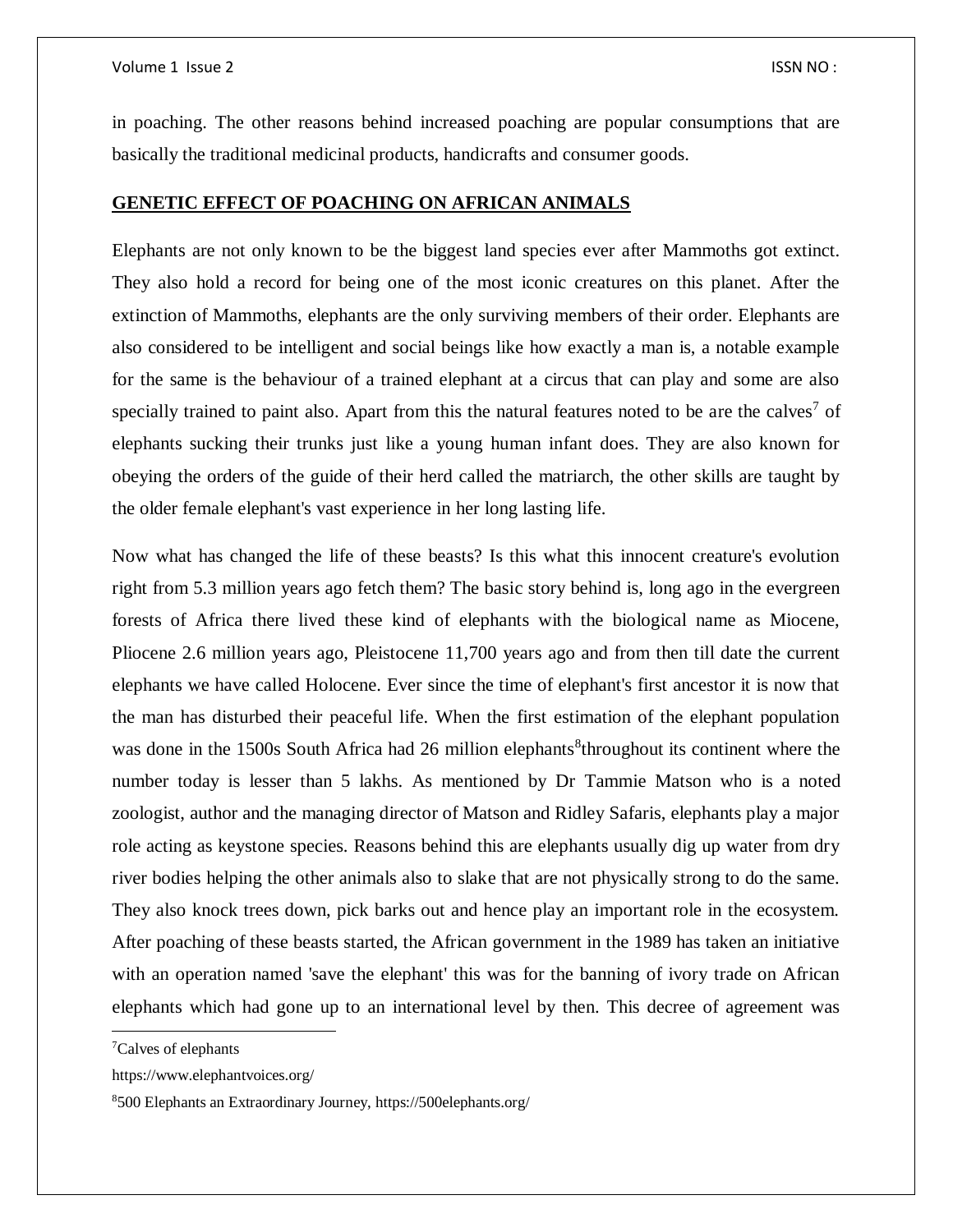signed by the then president, Omar Bongo. But after a quiet time later it again started in 2003, their tusks are being removed and then the product is used in artwork, ornaments, jewellery and also as the keys of piano. Ivory's worth is no less than that of diamonds. One kilogram of ivory was worth \$11000 prior to the ban. The teeth of elephants cannot be removed off since one third of the tooth lies inside the skull of it which is composed of tissues, blood vessels and nerves together in a pulpy cavity. This is not the case with rhinos making an advantage to the poachers to straight away remove their horns off. But elephants started having a genetic effect of being born tusk less. As mentioned by Dr Joyce H. Poole, an ethologist, conservationist, co- founder and scientific director of Elephant voices, being born tusk less is a natural trait particularly more in female elephants than that of the males. Elephant's family holds a feature of being born with tusks but this poaching has led the elephants to be born tuskless with the gender ratio of 2:6. It can be biologically doubted that how an acquired character be transferred to an offspring? Just like if a mother has tattoo on her hand and she gives birth to a baby that baby is not born with a tattoo. The reason behind elephants being born with no tusks is nowadays elephants are being subjected to anaesthesia and then the tusks are being removed ending up with a disturbance internally and hence giving birth to an offspring with no tusks. The places proving this point in South Africa are Maputo, lower Zambezi, South Kafue, north Kafue, Vwaza, South Luangwa and north Luangwa. Other places like Kaudom, Ngami land, Moreno, Chobe, Amboseli, Etosha and Kruger had a controlled population of elephants. The Mozambican civil war during 1977 to 1992 was also the time where heavy poaching happened. The best example for this is the Gorongosa national park<sup>9</sup> located in sofola, Mozambique. Half of the female elephants that survived after this period had no tusks and this is the reason why the next 33% of their offspring were born tuskless. Tuskless elephants are more less likely to be killed by poachers but the ones with tusks are not. Scientists have discovered that these elephants had lowered their size as compared to that of the ones a century ago. Usually male elephants with tusks weight 7 times more than that of a female one of the same age. This was also a reason why poachers focus more on male elephants and then are older females focused on since the tusks of elephants also keep growing because of the fact that elephants are polyphyodont which means their teeth keep growing throughout their lifetime unlike humans who have limited growth of teeth. Other genetic effect of poaching on elephants is basically on the point that their tusks are evolved for the sake

<sup>9</sup>Conservational parks in Africa, https://www.african-parks.org/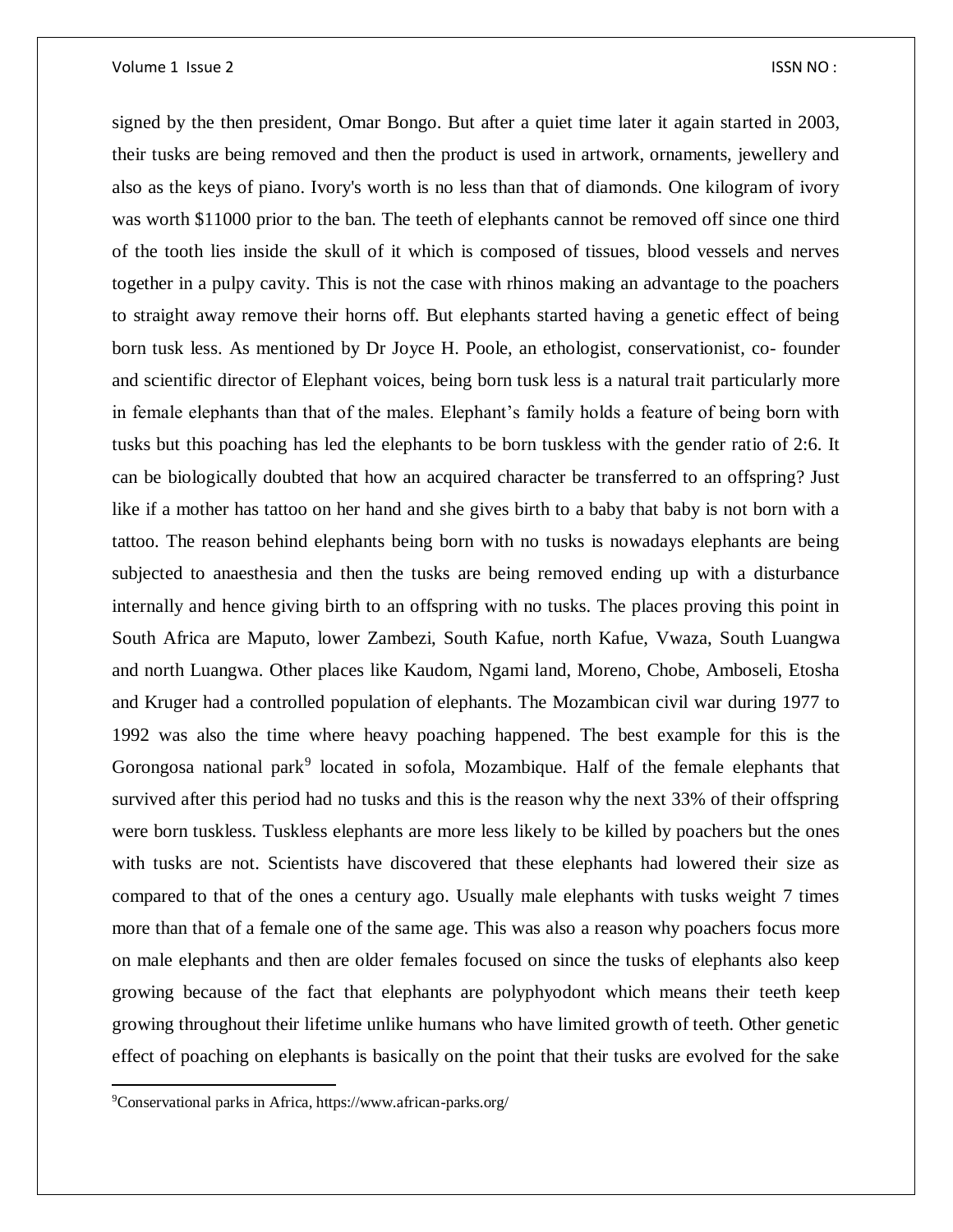of extreme forages, protection of their youngsters from predators etc. All this can indicate that the basic genetic $10$  survival is also affected because of poaching.

# **COMMUNITY ENGAGEMENT**

The Government of various countries preferred community engagement in reducing wildlife crime which focuses on strengthening law enforcement. Basic reasons behind the increment in wildlife crimes like poaching and illegal wildlife trade are due to poverty and lack of alternative income generating opportunities. According to a project on Community Engagement in by IWT Challenge Fund Project 'Building capacity for pro-poor responses to wildlife crime in Uganda summarised that if we address certain issues like mitigating human-wildlife conflict, supporting community- based wildlife scouts and establishing 'wildlife-friendly' enterprises as a source of income it can lead to greatest reductions.<sup>11</sup> International Institute for Environment and Development also believes that efforts to tackle wildlife crimes are only going to be effective in a long termed way, if they involve the local people who live alongside wildlife.<sup>12</sup>Poaching and the related illicit trade in wildlife (IWT) are destroying populations of iconic wildlife species such as rhinos and elephants, as well as a host of lesser-known species such as pangolins, some birds, rodents, primates, medicinal plants and timber. Wildlife trade is a big business and it has always been an illicit factor, but in the past few years it has gained extraordinary high-level global attention as a result of the massive rise in poaching of African elephants and rhinos, the fear about the long-term survival of these and theother species that have been endangered has increased. Therefore, it is important that wildlife crime is handled as a priority concern for both the conservation community and the development community. The way wildlife crime is tackled, however may also have consequences for the local populations that live alongside wildlife. Every now and then wildlife concerns steal the spotlight from other disasters and there are a few brief moments in the limelight to make the case that protecting biodiversity is not a privilege but key to ensure the survival of the inhabitants of the earth – both human and animal.

http://www.vox.com

<sup>10</sup>genetic statistics in more detail

 $11$ International Institute for Environment and Development (IIED), Park action plans: increasing community engagement in tackling wildlife crime, 17-04-2020 07:37 UTC, https://www.jstor.org/stable/resrep16741

 $12$ International Institute for Environment and Development (IIED), Wildlife crime and local communities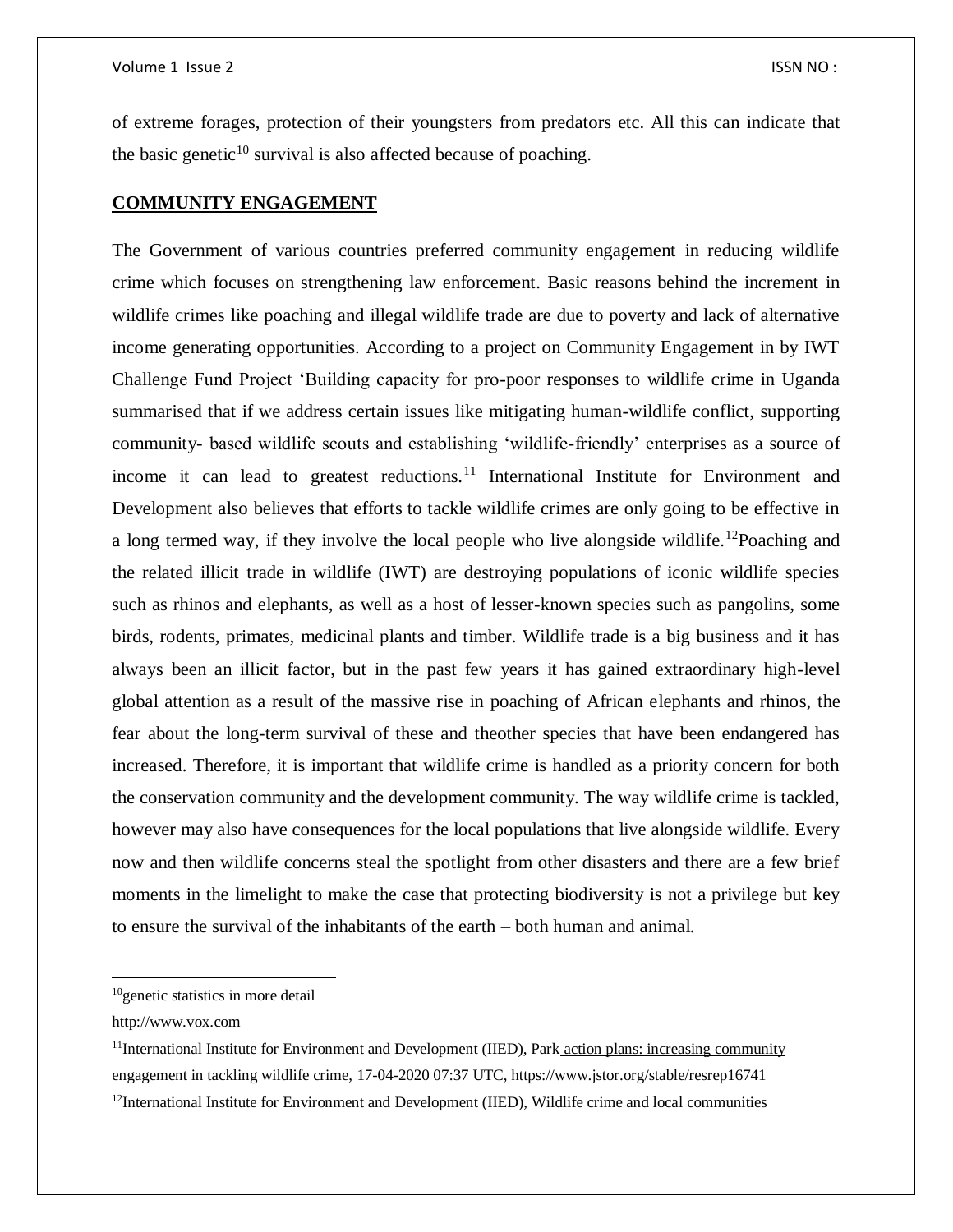# **SINERIO IN INDIA AND WILDLIFE PROTECTION ACT, 1972**

It is stated in the Article  $48-A^{13}$  of the Indian Constitution stating that the state shall try to protect and improve the environment and safeguard the forest and wildlife of the country. Therefore, the state advises to formulate and develop a mechanism for the protection of Wildlife. It has imposed a fundamental duty on every citizen under Article 51A to protect and improve the environment and have a compassion for living creatures. The Wildlife Protection Act,1972 is an Act of the Parliament of India enacted for protection of plants and animal species. Wildlife includes birds, plants, wild animals etc. With the developing world and its increment in technology, it is causing damage to the forests and wildlife. The Wildlife Protection Act,1972 provides for protection to a listed species of flora and fauna and establishes a protected area for their growth. This act mainly focuses on the hunting of animals excepting the ones with the permission of an authorized officer when an animal has become dangerous. It also imposes punishments for violation of principles and hunting of wild animals, birds etc. It also provides security to animals that are not in danger of becoming extinct. It gives sweeping power to law enforcement authorities to punish anybody guilty under the Act.

The Sahydri tiger reserve in Kolhapur has faced a new issue regarding the infrastructure it is basically about the facilities regarding the stay and food for the visitors basically that are ecotourists. There was an affidavit filed and forwarded to the central empowered committee regarding the same. The experts while finalising it have declared that in order to prevent wildlife trafficking there is an immediate necessity to provide awareness regarding the same. That can be done by not only making aware the common people but also the eco-tourists who visit. A veteran environmentalist Jay Samant has stated that eco-tourism is something that people are basically unaware of; it has to be basically taught to everyone to understand the main scheme behind it. The wildlife warden of the place RohanBhate has suggested new rules that eco-tourists must be accompanied by localities that could provide them with all dos and don'ts. This decision was implemented immediately by training people particularly for this purpose. The part of training includes about poaching of animals and their violating principles of acts like the wildlife protection act etc.

 $13$ Inserted by the  $42<sup>nd</sup>$  constitutional amendment act under section 10, year 1977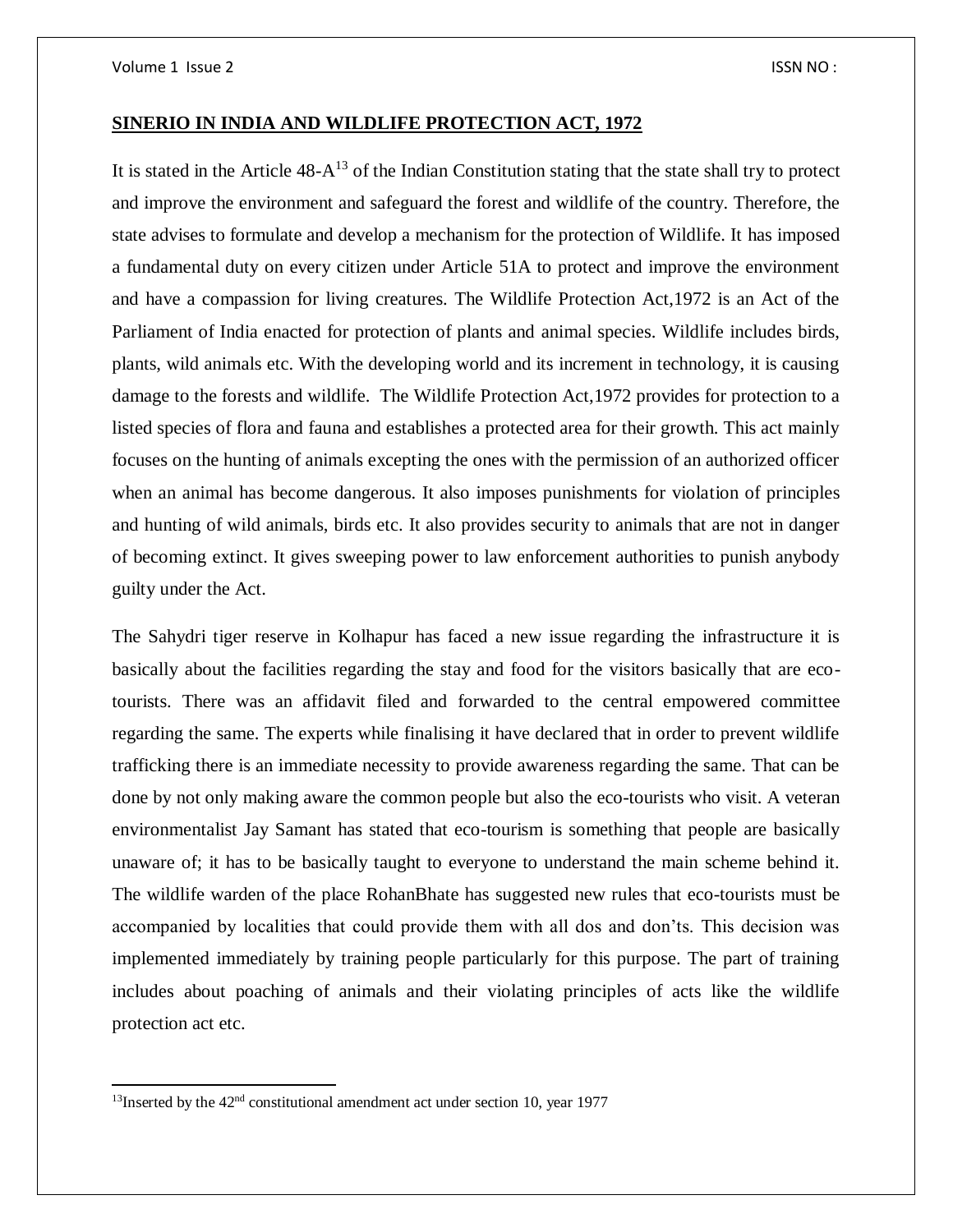Ever since the wildlife crimes in India began, there was only one notable person who almost played the role of Robin Hood. And his crimes were almost equal to that of all the crime recorded in the world in the black market of wildlife crimes. His name is Veerappan. He can notably be called as the founder of elephant poaching in India. He is noted to kill 2000 elephants in India. And there were almost 1800 officers worked to catch hold of him out of which he brutally murdered almost 1100 of them. They also included the ones who tried to stop him from smuggling sandal wood. The other officers were the forest department employees, and the ones who were officially authorised to catch hold of him. The Indian government has announced a reward of 5 crores to anyone who fetched him to the cops alive or dead.

#### **CONCLUSION**

From this article we would like to draw out the speech of ChiefSeattle and suggest having that time back with the same mind in people where the flora and fauna are treated back with the same pleasure and as a part of not only daily life but also kit and kin which literally mean to treat as a part of the family and that family is considered as a whole nation. Awareness programmes need to increase to everyone and the only question which deserves an answer but should never be answered is what is man without the beasts? This is because when the mankind finds an answer for this question it is nothing but an alternative way of living without flora and fauna. Lack of literacy is one of the major issues for the wildlife trafficking to be more in scale. When one is educated at a small town it is the empowerment of that place but when a whole town is educated it is the whole country that is empowered and developed.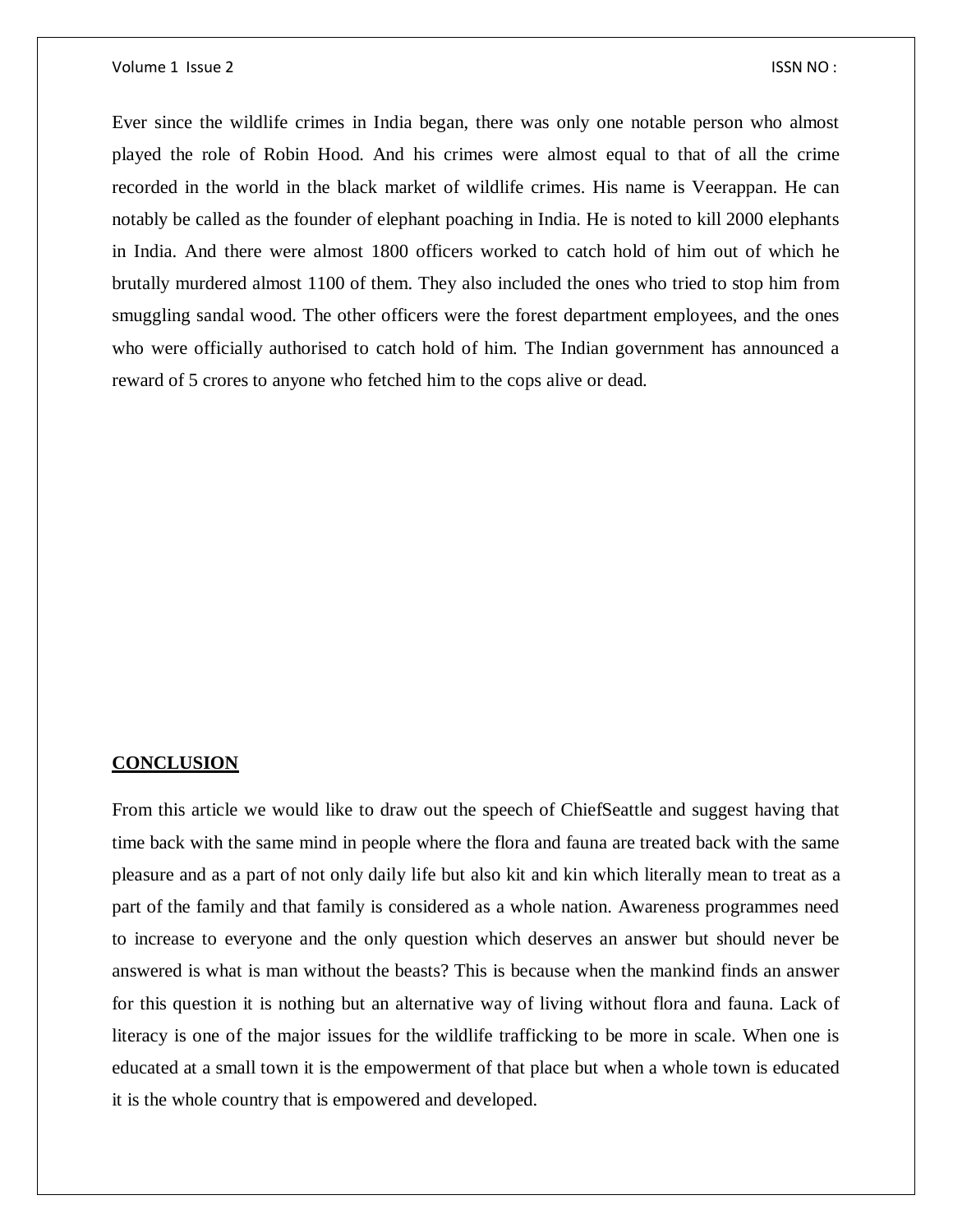As poaching and untamed life trafficking are being perceived as an incorporated test spreading over the preservation, improvement and security continuum, the reaction ought to be similarly logical, looking for arrangements over these storehouses. New associations can and ought to develop, and assets and expertise can be utilized inside and between governments as protection and country security divisions, ecological services, help associations, law implementation offices and different associations find strange shared view. This doesn't mean, for instance, that the World Bank needs to renege on its centre pledge to decreasing worldwide destitution. Nor does it imply that the US Defence Department should occupy critical assets in a period of sequestration to issues that have generally been outside the limits of the Pentagon's crucial. Better incorporated reactions should make preparations for strategic, implying that the preservation network has little to pick up from essentially adding security to its portfolio, similarly that the security network has little to pick up from including a protection portfolio. Or maybe, keen coordination ought to be the core value, and there is no motivation behind why limit building accomplices can't be comprised of a consortium of the preservation, advancement and security networks. It ought not make any difference in the event that it is the United Nations Counter Terrorism Executive Directorate or the World Wildlife Fund that is organizing any given task; each brings a lot of abilities that supplement the more extensive strategic. Mechanical limit working at national parks and security preparing for park officers are significant segments of a more extensive answer for poaching and untamed life wrongdoing. As barrier spending plans are being cut and cultural security limit building — including specialized gear that ensures land, ocean and flying fringes, ports, streets, vitality offices and other monetary frameworks — is on the ascent, the private high-innovation division is anxious to enter new markets rising and creating portions of the world. By taking part in pilot extends that are versatile and replicable, similar to the task at Ngulia, private innovation organizations can enter such markets. Some portion of the mechanical answer for natural life security incorporates sensors, radars, unmanned ethereal vehicles, order and control frameworks, and security innovation instruction and preparing for leave security authorities. This sort of innovation is actually what is expected to support outskirt, port and framework security and give high-tech answers for battling wrongdoing all through the developing monetary districts. The market for this sort of limit working throughout the following barely any decades is upwards of \$60 trillion. Through this work in East Africa, and by speaking to industry's edified personal matters, we are trying to exhibit that the customary security and